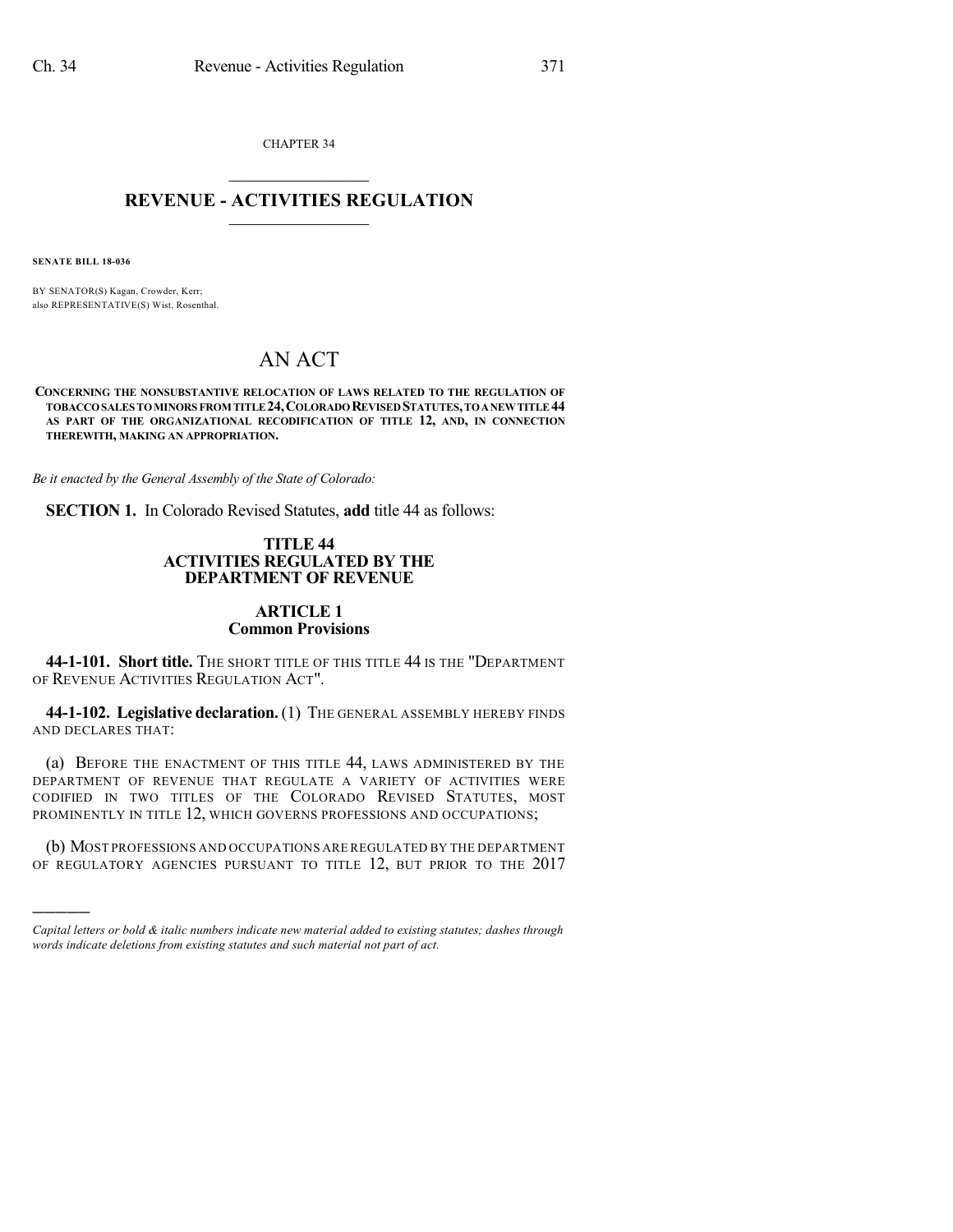LEGISLATIVE SESSION,TITLE 12CONTAINED NUMEROUS LAWS THAT DID NOT PERTAIN TO THE REGULATION OF PROFESSIONS AND OCCUPATIONS AND WERE NOT ADMINISTERED BY THE DEPARTMENT OF REGULATORY AGENCIES;

(c) WITH THE ENACTMENT OF SECTION  $2-3-510$  IN  $2016$ , the General assembly DIRECTED THE OFFICE OF LEGISLATIVE LEGAL SERVICES TO STUDY AN ORGANIZATIONAL RECODIFICATION OF TITLE 12 OF THE COLORADO REVISED STATUTES, INCLUDING RELOCATING LAWS THAT DO NOT PERTAIN TO PROFESSIONS AND OCCUPATIONS AND ARE NOT ADMINISTERED BY THE DEPARTMENT OF REGULATORY AGENCIES;

(d) BASED ON RECOMMENDATIONS FROM THE TITLE 12 RECODIFICATION STUDY, THE GENERAL ASSEMBLY ENACTED SEVERALBILLS IN THE 2017LEGISLATIVE SESSION TO RELOCATE OUT OF TITLE 12 MANY LAWS THAT ARE ADMINISTERED BY ENTITIES OTHER THAN THE DEPARTMENT OF REGULATORY AGENCIES;

(e) THE STUDY ALSO RECOMMENDED CREATING A NEW TITLE 44 FOR PURPOSES OF CONSOLIDATING LAWS ADMINISTERED BY THE DEPARTMENT OF REVENUE THAT REGULATE ACTIVITIES INTO A SINGLE TITLE IN ORDER TO FACILITATE BOTH:

(I) THE PUBLIC'S AND REGULATED ENTITIES' UNDERSTANDING OF THE LAWS THAT APPLY TO THEM; AND

(II) THE DEPARTMENT OF REVENUE'S ADMINISTRATION OF THESE LAWS; AND

(f) CREATING A NEW TITLE 44 CONSISTING OF LAWS ADMINISTERED BY THE DEPARTMENT OF REVENUE THAT REGULATE VARIOUS ACTIVITIES IS NECESSARY TO IMPLEMENT THE RECOMMENDATIONS OF THE TITLE 12 RECODIFICATION STUDY AND FACILITATE THE REORGANIZATION OF TITLE 12 PERTAINING TO THE REGULATION OF PROFESSIONS AND OCCUPATIONS.

**44-1-103. Definitions.** AS USED IN THIS TITLE 44, UNLESS THE CONTEXT OTHERWISE REQUIRES:

(1) "DEPARTMENT" MEANS THE DEPARTMENT OF REVENUE CREATED IN SECTION 24-1-117.

(2) "EXECUTIVE DIRECTOR" MEANS THE EXECUTIVE DIRECTOR OF THE DEPARTMENT.

**SECTION 2.** In Colorado Revised Statutes, **add with amended and relocated provisions** article 7 to title 44 as follows:

## **ARTICLE 7 Regulation of Tobacco Sales to Minors**

**44-7-101. [Formerly 24-35-501] Legislative declaration.** (1) The general assembly finds that:

(a) The use of cigarettes, tobacco products, or nicotine products creates dangerous risks to the health of the people of the state of Colorado;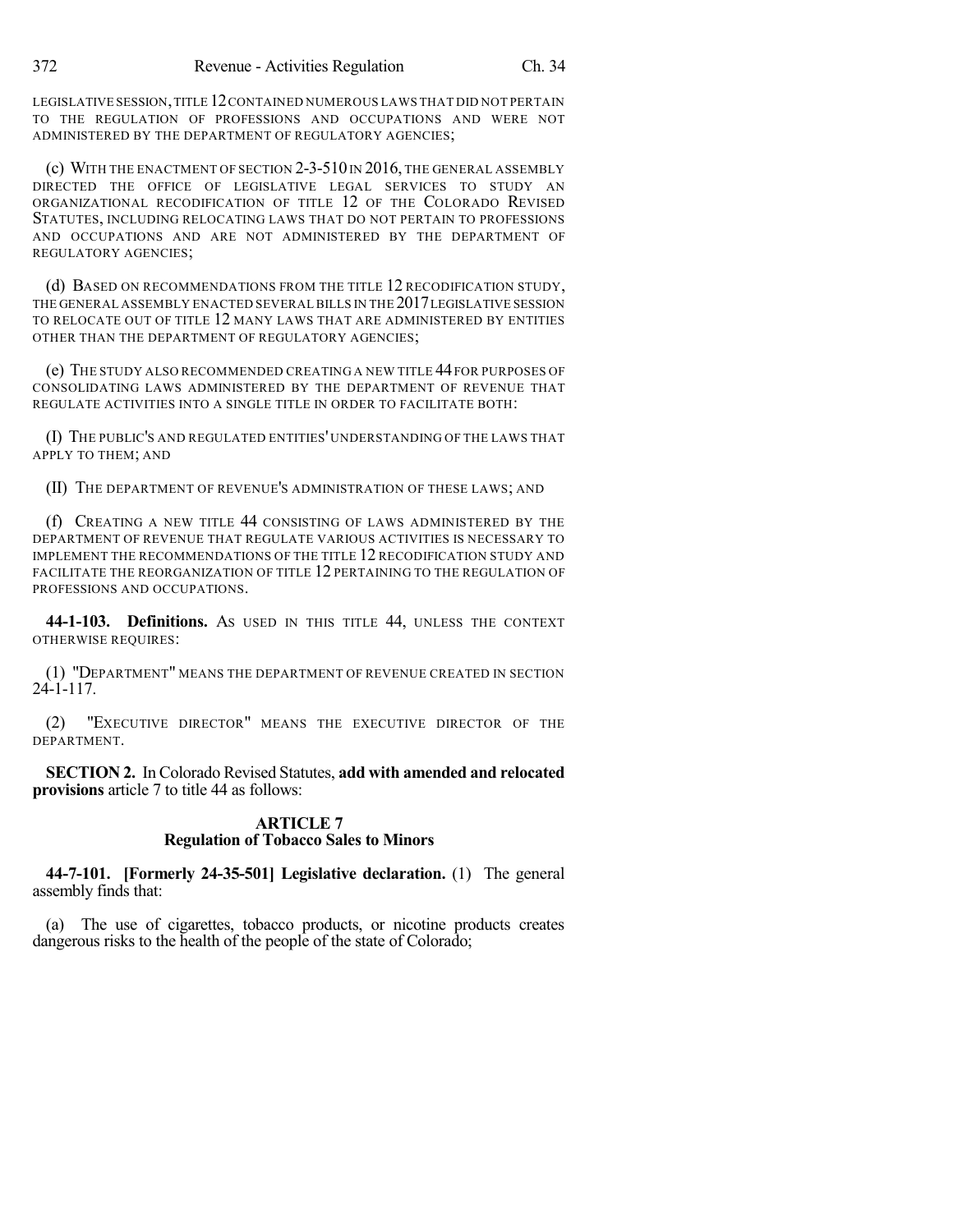(b) Studies have shown that most people who use cigarettes, tobacco products, or nicotine products started using them before the age of eighteen; and

(c) The costs of health care for personssuffering fromdiseases caused by the use of cigarettes, tobacco products, or nicotine products are borne by all people of the state of Colorado.

(2) The general assembly also recognizes that

 $(a)$  federal regulations now require states, through designated state agencies, to develop programs to reduce the use of cigarettes, tobacco products, or nicotine products by minors as demonstrated by random inspection of businesses that sell cigarettes, tobacco products, or nicotine products at retail.

(b) to (d) (Deleted by amendment, L. 2014.)

**44-7-102. [Formerly 24-35-502] Definitions.** As used in this part 5 ARTICLE 7, unless the context otherwise requires:

(1) "Cigarette, tobacco product, or nicotine product" has the same meaning as provided in section 18-13-121. C.R.S.

### (2) "Department" means the department of revenue.

 $(3)$  (2) "Division" means the division of liquor enforcement within the department.

 $(4)$  (3) "Hearing officer" means a person designated by the executive director of the department to conduct hearings held pursuant to section 24-35-505 SECTION  $44 - 7 - 105$ .

(5) (4) "Minor" means a person under eighteen years of age.

 $(6)$  (5) "Retailer" means a business of any kind at a specific location that sells cigarettes, tobacco products, or nicotine products to a user or consumer.

**44-7-103. [Formerly 24-35-503] Sale of cigarettes, tobacco products, or nicotine productsto minors or in vending machines prohibited - warning sign - small quantity sales prohibited.** (1) No retailer shall sell or permit the sale of cigarettes, tobacco products, or nicotine products to a minor; except that it is not a violation if the retailer establishes that the person selling the cigarette, tobacco product, or nicotine product was presented with and reasonably relied upon a photographic identification that identified the person purchasing the cigarette, tobacco product, or nicotine product as being eighteen years of age or older.

(2) No retailer shall sell or offer to sell any cigarettes, tobacco products, or nicotine products by use of a vending machine or other coin-operated machine; except that cigarettes may be sold at retail through vending machines only in:

(a) Factories, businesses, offices, or other places not open to the general public;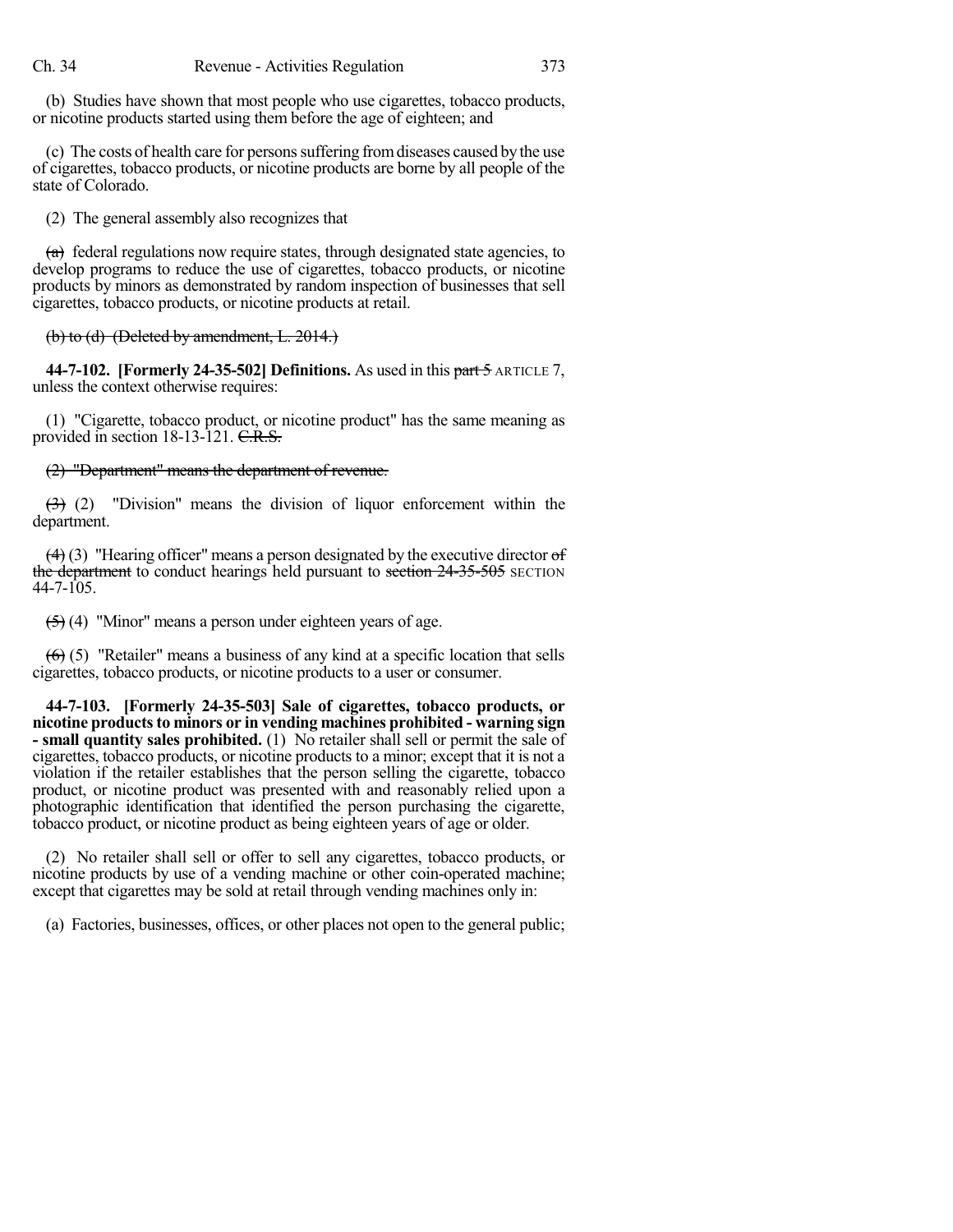(b) Places to which minors are not permitted access; or

(c) Establishments where the vending machine dispenses cigarettes through the operation of a device that enables an adult employee of the establishment to prevent the dispensing of cigarettes to minors.

(3) Anyperson who sells or offersto sell cigarettes, tobacco products, or nicotine products shall display a warning sign as specified in this subsection (3). The warning sign must be displayed in a prominent place in the building and on any vending or coin-operated machine at all times, must have a minimum height of three inches and a width of six inches, and must read as follows:

#### WARNING

IT IS ILLEGAL FOR ANY PERSON UNDER EIGHTEEN YEARS OF AGE TO PURCHASE CIGARETTES, TOBACCO PRODUCTS, OR NICOTINE PRODUCTS, AND, UPON CONVICTION, A \$100.00 FINE MAY BE IMPOSED.

(4) No retailer shall sell or offer to sell individual cigarettes, or any pack or container of cigarettes containing fewer than twenty cigarettes, or roll-your-own tobacco in any package containing less than 0.60 ounces of tobacco.

(5) Nothing in this section affects federal laws concerning cigarettes, tobacco products, or nicotine products, as they apply to military bases and Indian reservations within the state.

**44-7-104. [Formerly 24-35-504] Enforcement authority - designation of agency - coordination - sharing of information.** (1) The division has the power to enforce all state statutes relating to the prohibition of the sale of cigarettes, tobacco products, or nicotine products to minors. The division is designated as the lead state agency for the enforcement of state statutes in compliance with federal laws relating to the prohibition of the sale of cigarettes, tobacco products, or nicotine products to minors.

(2) The division shall coordinate the enforcement of state laws relating to the prohibition of the sale of cigarettes, tobacco products, or nicotine products to minors by multiple state agencies to avoid duplicative inspections of the same retailer by multiple state agencies.

(3) (a) The division shall work with the department of human services and the department of public health and environment to ensure compliance with federal regulations for continued receipt of all federal funds contingent upon compliance with laws related to the prohibition of the sale of cigarettes, tobacco products, or nicotine products to minors.

(b) The division shall perform at least the minimum number of random inspections of businesses that sell cigarettes, tobacco products, or nicotine products at retail as required by federal regulations.

(c) In order to pay for the inspections required by  $\frac{1}{2}$  paragraph (b) of this subsection  $\overline{(3)}$  SUBSECTION (3)(b) OF THIS SECTION, the division shall apply for a grant from the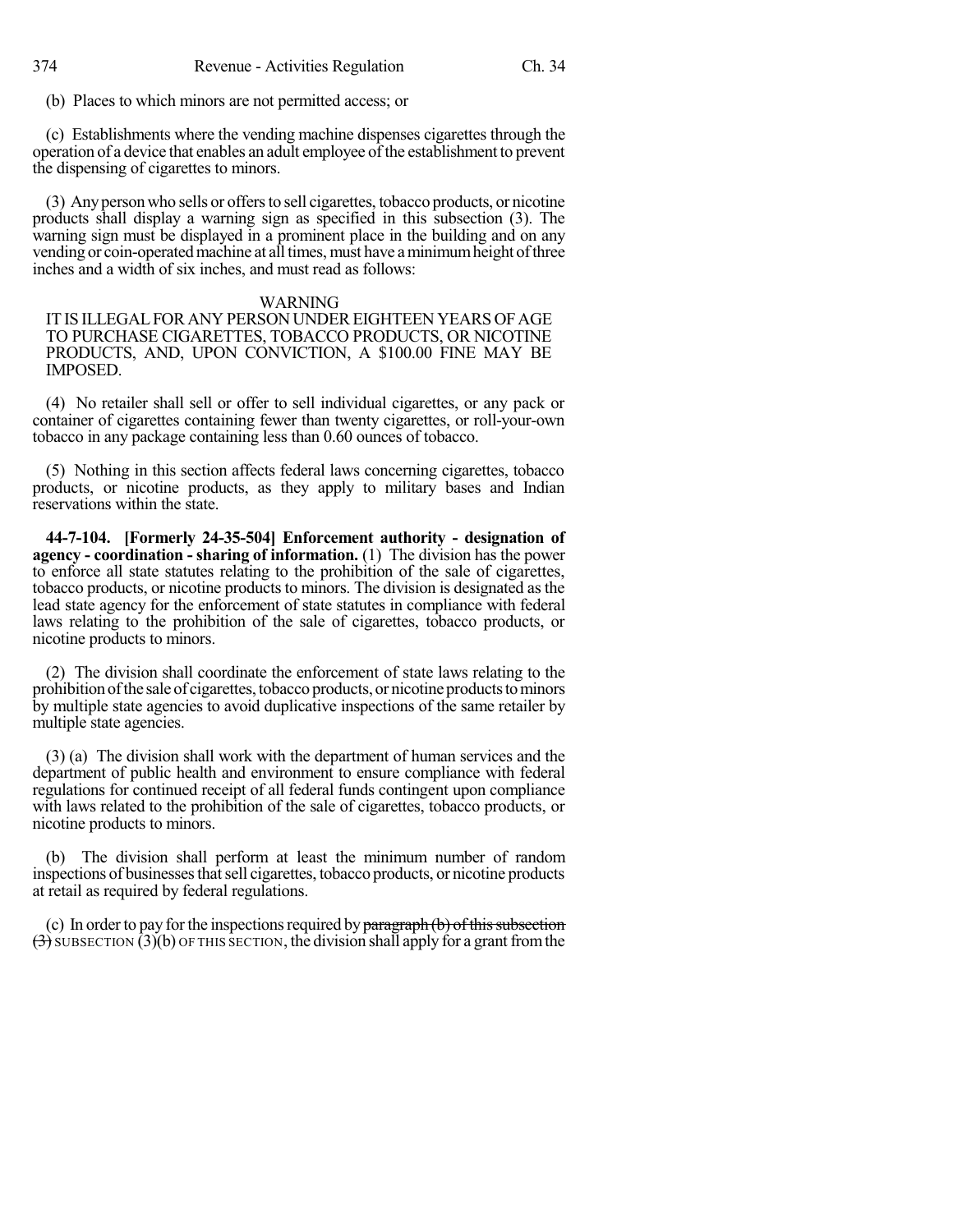tobacco education, prevention, and cessation programestablished in part8of article 3.5 of title 25. C.R.S.

(4) In order to enforce laws relating to the prohibition of the sale of cigarettes, tobacco products, or nicotine products to minors, the department of revenue may share information on the identification and address of retailers that sell cigarettes, tobacco products, or nicotine products with any state agency responsible for the enforcement of laws relating to the prohibition of the sale of cigarettes, tobacco products, or nicotine products to minors.

**44-7-105. [Formerly 24-35-505] Hearings.** (1) Subject to the limitations contained in section 24-35-506 44-7-106, the division, on its own motion or on a complaint from another governmental agency responsible for the enforcement of laws relating to the prohibition of the sale of cigarettes, tobacco products, or nicotine products to minors, has the power to penalize retailers for violations of section 24-35-503 SECTION 44-7-103.

(2) (a) A retailer accused of violating section  $24-35-503$  SECTION 44-7-103 shall be entitled to written notice of the time and place of the hearing personally delivered to the retailer at the actual retail location or mailed to the retailer at the last-known address as shown by the records of the department. The retailer is also entitled to be represented by counsel, to present evidence, and to cross-examine witnesses.

(b) A retailer that does not claim an affirmative defense pursuant to section  $24-35-506(2)$  SECTION 44-7-106 (2) may waive their ITS right to a hearing and pay the appropriate fine.

(3) A hearing pursuant to this section shall be conducted at a location designated by the division before a hearing officer. The hearing officer shall have the power to administer oaths and issue subpoenas to require the presence of persons and the production of documents relating to any alleged violation of section 24-35-503 SECTION 44-7-103.

(4) If the hearing officer finds, by a preponderance of the evidence, that the retailer violated section 24-35-503 SECTION 44-7-103, the hearing officer may issue a written order or levy a fine against the retailer, subject to the provisions of section 24-35-506 SECTION 44-7-106.

(5) The findings of the hearing officer shall be a final agency order. Any appeal of the decision of the hearing officer shall be filed with the Colorado court of appeals pursuant to section 24-4-106 (11).

(6) Any unpaid fine levied pursuant to this section together with reasonable attorney fees may be collected in a civil action filed by the attorney general.

(7) Any fines collected for violations of section  $24-35-503$  44-7-103 shall be forwarded to the state treasurer, who shall credit them to the cigarette, tobacco product, and nicotine product use by minors prevention fund created in section 24-35-507 SECTION 44-7-107.

**44-7-106. [Formerly 24-35-506] Limitation on fines.** (1) For a violation of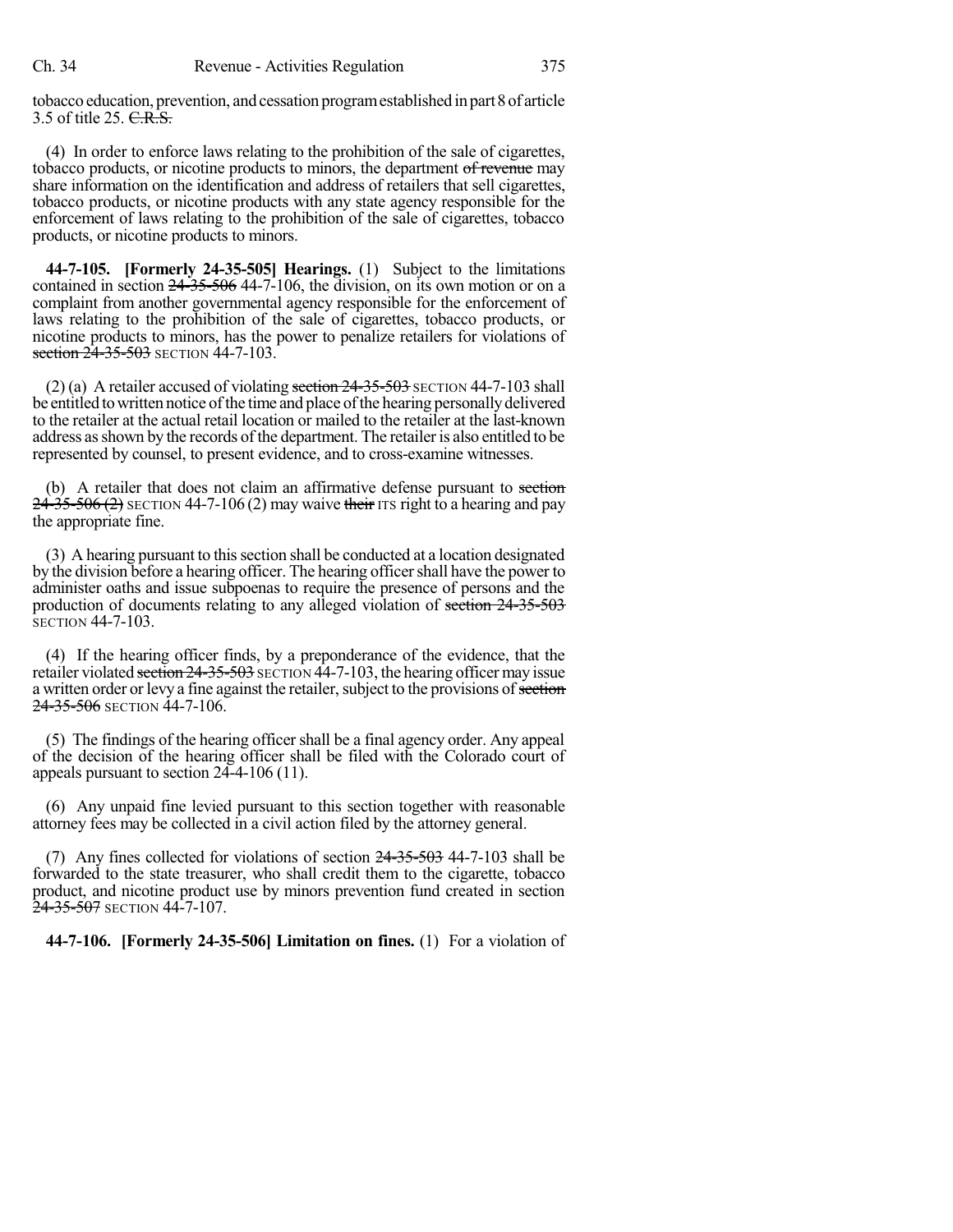section  $24-35-503$  (1) or (4) SECTION 44-7-103 (1) OR (4), the penalty shall be as follows:

(a) A written warning for a first violation committed within a twenty-four-month period;

(b) A fine of two hundred fifty dollars for a second violation within a twenty-four-month period;

(c) Afine offive hundred dollarsfor a third violation within a twenty-four-month period;

(d) A fine of one thousand dollars for a fourth violation within a twenty-four-month period; and

(e) A fine of between one thousand dollars and fifteen thousand dollars for a fifth or subsequent violation within a twenty-four-month period.

(2) Notwithstanding subsection (1) of this section, no fine for a violation of section  $24-35-503$  (1) SECTION 44-7-103 (1) shall be imposed upon a retailer that can establish an affirmative defense to the satisfaction of the division orthe hearing officer that, prior to the date of the violation, it:

(a) Had adopted and enforced a written policy againstselling cigarettes, tobacco products, or nicotine products to persons under eighteen years of age;

(b) Had informed its employees of the applicable laws regarding the sale of cigarettes, tobacco products, or nicotine products to persons under eighteen years of age;

(c) Requiredemployeestoverifythe age of cigarette, tobacco product, or nicotine product customers by way of photographic identification; and

(d) Had established and imposed disciplinary sanctions for noncompliance.

(3) The affirmative defense established in subsection (2) of this section may be used by a retailer only twice at each location within any twenty-four-month period.

(4) For a violation of section  $24-35-503$  (2) or (3) SECTION 44-7-103 (2) OR (3), the penalty shall be as follows:

(a) (I) For a violation of section  $24-35-503(2)$  SECTION 44-7-103 (2), a fine of twenty-five dollars for a first violation committed within a twenty-four-month period;

(II) For a violation of section  $24-35-503$  (3) SECTION 44-7-103 (3), a written warning for a first violation committed within a twenty-four-month period;

(b) A fine of fifty dollars for a second violation within a twenty-four-month period;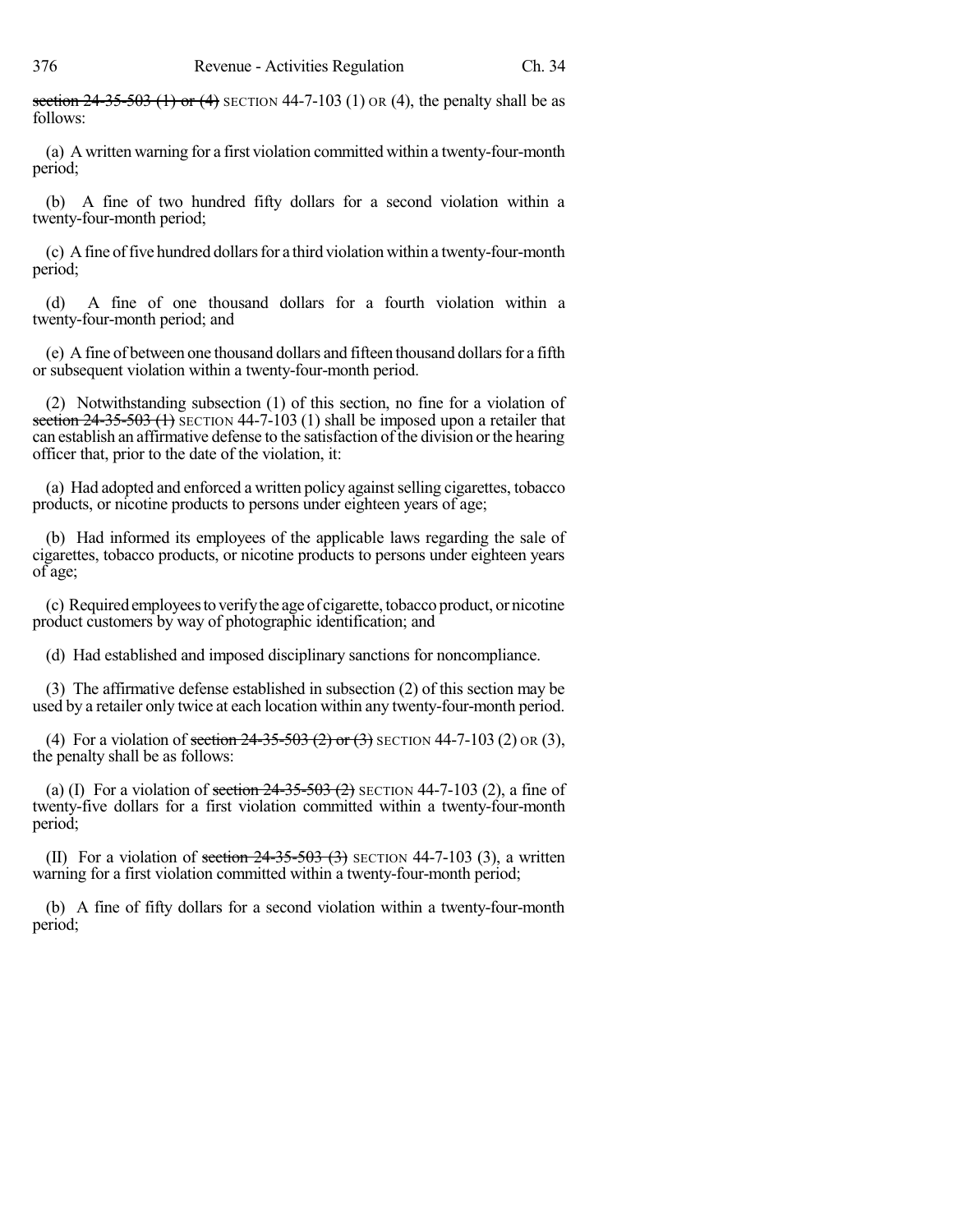(c) A fine of one hundred dollars for a third violation within a twenty-four-month period;

(d) A fine of two hundred fifty dollars for a fourth violation within a twenty-four-month period; and

(e) A fine of between two hundred fifty dollars and one thousand dollars for a fifth or subsequent violation within a twenty-four-month period.

**44-7-107. [Formerly 24-35-507] Cigarette, tobacco product, and nicotine product use by minors prevention fund - grants.** (1) There is hereby created in the state treasury the cigarette, tobacco product, and nicotine product use byminors prevention fund, referred to in this section as the "fund". Moneys MONEY in the fund are IS subject to annual appropriation by the general assembly. Any interest derived from the deposit and investment of moneys MONEY in the fund remains in the fund. Any unexpended or unencumbered moneys MONEY remaining in the fund at the end of any fiscal year remain REMAINS in the fund and do DOES not revert or transfer to the general fund or any other fund of the state.

(2) Subject to annual appropriations by the general assembly, the department of human services may make grants from the fund to programs designed to develop training materials for retailers related to the prohibition of the sale of cigarettes, tobacco products, or nicotine products to minors or to programs designed to prevent the use of cigarettes, tobacco products, or nicotine products by minors.

**SECTION 3. Repeal of relocated provisions in this act.** In Colorado Revised Statutes, **repeal** part 5 of article 35 of title 24.

**SECTION 4.** In Colorado Revised Statutes, 13-4-102, **amend** (2)(gg) as follows:

**13-4-102. Jurisdiction.** (2) The court of appeals has initial jurisdiction to:

(gg) Review final actions and orders appropriate for judicial review of the department of revenue relating to penalties for violations of statutes relating to the sale of cigarettes and tobacco products to minors pursuant to section  $24-35-505(5)$ , **C.R.S.** SECTION 44-7-105 (5);

**SECTION 5.** In Colorado Revised Statutes, **amend** 16-2.5-124 as follows:

**16-2.5-124. Liquor enforcement investigator.** A liquor enforcement investigator is a peace officer while engaged in the performance of his or her duties and while acting under proper orders or regulations whose primary authority shall be as stated in sections 12-47-904 (1) and 24-35-504, C.R.S., 44-7-104 and shall also include the enforcement of all laws of the state of Colorado and who may be certified by the P.O.S.T. board.

**SECTION 6.** In Colorado Revised Statutes, 25-3.5-804, **amend** (1) as follows:

**25-3.5-804. Tobaccoeducation,prevention, andcessationprograms- review committee -** grants. (1) There is hereby created the tobacco education, prevention, and cessation grant programto provide funding for community-based and statewide